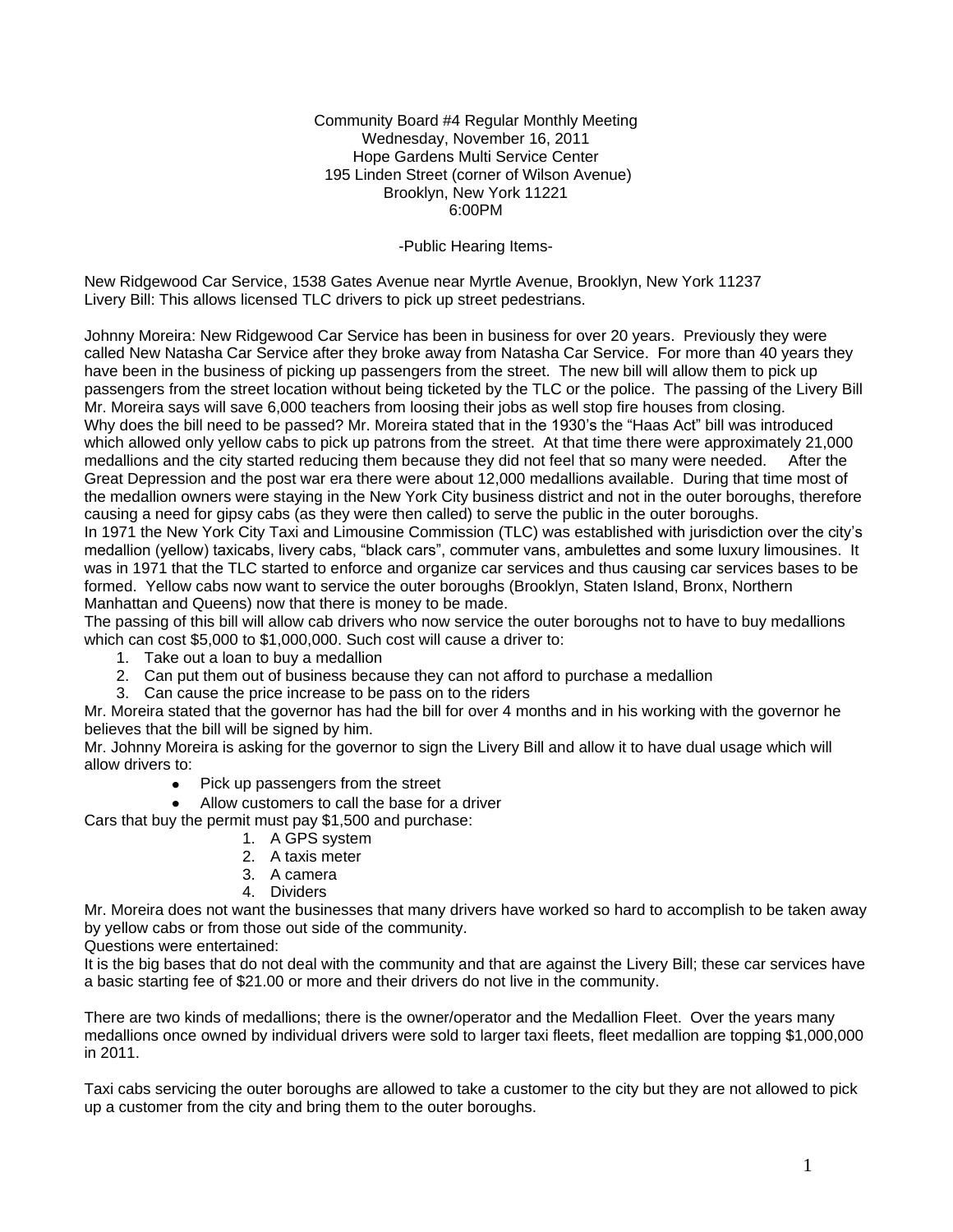Ms. Dent thanked Mr. Moreira for presenting this important issue to the Community Board. The Chairperson, Ms. Julie Dent asked the District Manager, Ms. Nadine Whitted to call the first roll call at 6:40PM.

**Roll Call:** 24 members present constituting a quorum.

## **Chairperson's Report:**

The Chairperson asked for the acceptance of the agenda with any necessary corrections. The agenda was accepted by Mr. Cyril Joseph and second by Ms. Saundria Simmons.

The Chairperson asked for the acceptance of the previous meeting's minutes. The previous meeting's minutes was accepted by Ms. Martha Brown and second by Ms. Elvena Davis. All members present were in favor.

Ms. Dent welcomed everyone in attendance to the Community Board #4's November 16, 2011 meeting. Due to a non-working bathroom, tonight's Community Board's meeting will be shortened, stated Ms. Dent.

The Chairperson asked that the Elected Officials and/or their representatives introduce themselves and state their respective addresses and telephone numbers.

- 1) Rita Pasarell Representing Assemblyman Vito Lopez, 434 South 5<sup>th</sup> Street, 718-963-7029, Email: [ritabeth@gmail.com](mailto:ritabeth@gmail.com)
- 2) Italia Guerrero Representing Borough President Marty Markowitz, 209 Joralemon Street, 718-802-4032
- 3) Abby Bello Representing Councilman Erik M. Dilan, 387 Arlington Avenue, 718-642-8664
- 4) Yamilka Mena Representing Councilmember Diana Reyna, 217 Havemeyer Street, 718-963-3141
- 5) Johnny Joyner Representing Senator Dilan, 786 Knickerbocker Avenue, 718-573-1726
- 6) Barbara Medina Representing Assemblyman Rafael L. Espinal, 840 Jamaica Avenue, 718-235-5627

Representatives from City, State or Federal Agencies:

- 1) Zulma Novoa NYC Dept. Of Health & Mental Hygiene, 485 Throop Avenue, 646-253-5855
- 2) Jonathan Plaza Wyckoff Heights Hospital, 342 Stanhope Street, 718-963-7312
- 3) Magdalena Mangual Wyckoff Heights Hospital Medical Center, 718-508-4669
- 4) Judy Kamilhor Brooklyn Public Library, 718-230-2014
- 5) PO White 83rd Pct., 480 Knickerbocker Avenue, 718-574-1605
- $6)$  PO Fox  $83<sup>rd</sup>$  Pct., 480 Knickerbocker Avenue, 718-574-1609

Representatives from Community Based Organizations:

- 1) Raiza Torres Assistant Program Director, Broadway House Woman's shelter, 1245 Broadway,
	- CAMBA Organization, 718-453-4870

On behalf of the Dent and Morrow family, Ms. Dent extended a very special thanks to Community Board #4, Brooklyn Commissioner Jeffery at NYC Department of Parks and Recreation, and to New York City very own Councilman Erik Martin Dilan for making a dream a reality. On Thursday October 27, 2011 the Barry Morrow Ball field became a tangible part of history for friends, family and the community. Ms. Dent expressed appreciation and gratitude to Assemblyman Espinal, members of Community Board #4 and all of those who shared in the very special day for the Dent and Morrow family.

Ms. Dent recently had the pleasure to meet with Ms. Shacara McLaurin. Ms. McLaurin is the NYC Teen Ambassador for the national organization STOMP Out Bullying. Ms. McLaurin is from the Bushwick Community and she will address both the upcoming meetings for the Youth & Education Committee and the Civic & Religious Committee. Her story is a very compelling one and she will be making a presentation to youths in the district's schools.

Ms. Dent thanked the 2<sup>nd</sup> Vice Chair, Mrs. Victoria Fernandez for attending the Tuesday, November 1<sup>st</sup> Borough Board meeting in her behalf.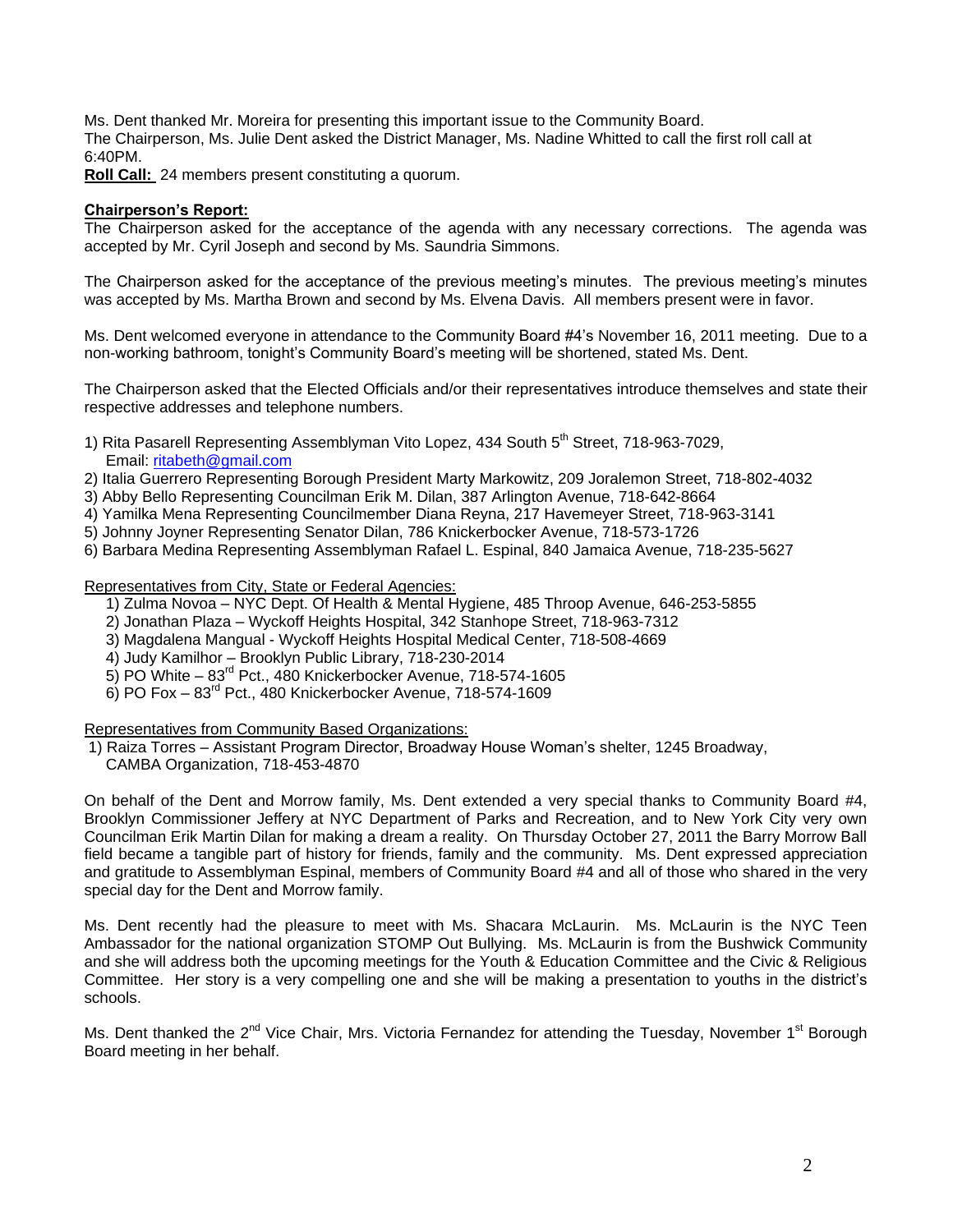On Friday, December 2, 2011 the 83<sup>rd</sup> Precinct will host their annual fundraiser where community leaders are honored. Each year they choose outstanding leaders in various fields including from Community Board #4. This year Community Board #4's Ms. Elvena Davis is one of the honorees.

Ms. Davis is very committed to the community and all were asked to support her at this event.

A copy of the Fiscal Year 2013 Capital and Expense Budget Priorities was attached to the Chairperson's report. Two important issues on the Expense Budget Priorities listing are:

- 1. Increase Manpower: 83rd Precinct, Housing Authority and Transit Authority
- 2. Purchase needed equipment for the Fire Department Personnel

The Chairperson requested that the community get in touch with their Elected Officials and let them know that these two priority issues are very important to the community.

Priority issue #10 (Provide additional resources for Day Care Centers) which is a issue that the Board have been working on for many years, was omitted from the Fiscal Year 2012 Adopted Budget Register Expense Budget Priorities listing concerning the 2013 Fiscal Year because monies for this priority is no longer available. In the past money for after school programs was funded by ACS, now it is being funded by the Department of Youth and Community Development (DYCD) or under a voucher system. Funding for this project will be put on the new budget affecting the 2014 fiscal year expense budget.

### **District Manager's Report:**

October 24, 2011 – Attended a meeting regarding the SCRIE (Senior Citizen Rent Increase Exemption) program that was hosted by Assemblyman Vito Lopez at Brooklyn Borough Hall.

October 25, 2011 – The USPS Advisory Committee Meeting – as a member of the Advisory Board the District Manager is able to take concerns back to the person in charge of the Brooklyn Borough. For concerns and/or complaints with Post Offices located in the District please supply the District Manager with the date & time the problem occurred and if possible the name of the person spoken to at the USPS office.

As of January 22, 2012 postal rates will increase. The Forever stamp will increase by 1 cent to \$.45. The new 45-cent price for Forever Stamps is among the price changes filed with the Postal Regulatory Commission (PRC).

- Letter (1 oz.) stamps will increase to 45 cents  $\bullet$
- Letters additional ounces will be unchanged at 20 cents  $\bullet$
- Postcards will increase by 3 cents to 32 cents
- Letters to Canada or Mexico (1 oz.) will increase by 5 cents to 85 cents  $\bullet$
- Letters to other international destinations will increase by 7 cents to \$1.05

Prices will also change for other mailing services, including standard mail, periodicals, packaging services and extra services. Express Mail and Priority Mail will remain the same.

October 25, 2011 – Attended the Housing and Land Use Committee Meeting

October 27, 2011 – Attended the Barry Morrow: Ballfield Dedication Service

November 1, 2011 – Attended the Public Safety Committee Meeting

In lieu of the December Public Safety Meeting where the committee addresses NYS Liquor Authority Licenses, the committee will attend the Kings County District Attorney Charles J. Hynes meeting to continue addressing the crime and quality of life issues within the  $83<sup>rd</sup>$  Precinct area. The meeting will be held on Thursday, December 1, 2011 from 3-4PM.

November 2, 2011 – Attended the Executive Committee Meeting

November 7, 2011 – Hosted the Health Hospitals and human Services Committee Meeting in the absence of the Committee's Chairperson.

November 14, 2011 – Attended a Health and Social Services Committee meeting of Community Board #5 regarding the sitting of shelters, half-way houses in communities. The purpose of the meeting was to gather ideas from District Managers in Community Districts 3, 4, 8, and 16, representing Bedford Stuyvesant, Bushwick, certain parts of Crown Heights and Ocean-Hill Brownville on shelter in their communities. November 15, 2011 –

1) Attended the Grand Street Settlement / Bushwick IMPACT partnership Breakfast to celebrate their collaboration and tour the Bushwick Child and family Center.

2) Attended the 83<sup>rd</sup> Precinct Community Council Meeting  $- A$  presentation by Mr. Marc Findler and Mr. Joe Perano from the Kings County District Attorney's Drug Enforcement Unit concerning children and illegal drug use. Literature which described the effects and packaging of marijuana, crack cocaine, cocaine and heroin was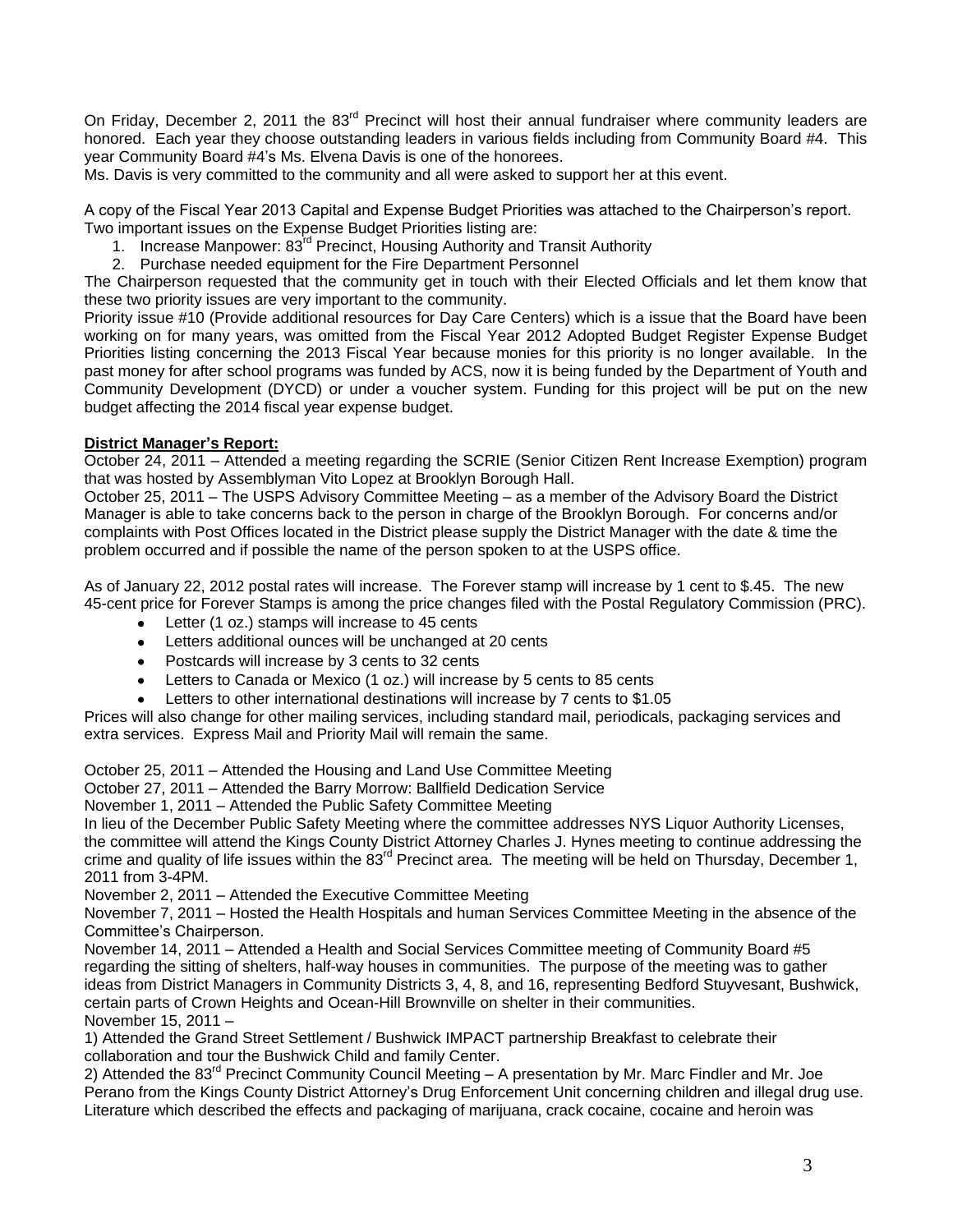distributed. They stressed that teen age children can be very creative while trying to keep their drug use from parents.

Parents should look for obvious signs in their children such as:

Effects of Marijuana use:

Increase Heart Rate, Low Blood Pressure, Impairment of concentration/memory Effects of Crack Cocaine use:

Paranoia, Insomnia, Psychological / Mental Problems, depression or violent behavior Effects of Cocaine use:

• Insomnia, Paranoia, Increase body temperature, Convulsions, anxiety, Restlessness, Illusions, Tremors Effects of Heroin use:

Risk of contracting Hepatitis and/ or HIV, Depression/Anxiety, Addition, Physical Dependence, Decrease Kidney function, Overdose, Insomnia, Psychological/Mental Issues

If parents suspect drug use, they can have their child take a urine test. The DEA (Drug Enforcement Agency) has a drug hotline number 1-888-374-DRUG

# Other Issues

November 16, 2011 - NY Transit Authority, the news announced a very disturbing situation which occurred on the L train at the Myrtle Wyckoff Avenue Station. A young man was beaten by three persons while someone videoed the occurrence by use of a cell phone. According to reporters the incident occurred Tuesday, November 8<sup>th</sup> at approximately 2:00am.

Safety while traveling should be a major concern at all times. Riders are advised to be aware of their surroundings particularly during the late night hours. If at all possible do not travel alone and sit near the train conductor.

PlaNYC – The Partners of PlaNYC Schoolyards to playgrounds initiative are proud to announce that IS 383's schoolyard has opened to the public.

# **Committee Reports**

Housing and Land Use Committee: Ms. Martha Brown, Committee Chairperson, Tuesday, October 25, 2011, 6PM Location: 315 Wyckoff Avenue, 2<sup>nd</sup> Floor

Members Attended: Martha Brown, Anne Guiney, Gladys Puglia, Victor Villamar, Deborah Brown, Sharline Moore Others in Attendance: Nadine Whitted, Anna Slatinsky and Winston Von Engel, Department of City Planning Brooklyn Office, Rob Lowe (RBSCC)

The Department of City Planning representative Ms. Anna Slatinsky discussed a short introduction to zoning in New York City.

Ms. Brown asked board members to read her minutes, look at the zoning map and to review previous material regarding zoning from past meetings.

Public Safety Committee: Ms. Barbara Smith, Committee Chairperson, Tuesday, November 1, 2011, 6PM Location: 83<sup>rd</sup> Pct., 480 Knickerbocker Avenue

Members Attended: Barbara Smith, Rev. Grace Aytes, Elvena Davis, Freddy Fowler, Avellar Hansley, Linda **Mckinley** 

Others in Attendance: Nadine Whitted, PO Franco, Samantha Carter, Alan Heyman, Gregorio Pasan Item Discussed:

NYS Liquor Authority Request for Licenses

- 1) Good Bye Blue Monday Tavern located at 1087 Broadway
- 2) United Wyckoff Corp. Restaurant located at 211 Wyckoff Avenue

The Public Safety Committee will attend the Kings County District Attorney's Meeting on Thursday, December 1, 2011 at 4:00pm

The next meeting where NYS Liquor Authority request are addressed will be at the January 2012 meeting.

Senior Citizens Committee: Ms. Saundria Simmons, Committee Chairperson, Monday, October 25, 2011at 3pm Location: Brooklyn Borough Hall, 209 Joralemon Street Members Attended: Saundria Simmons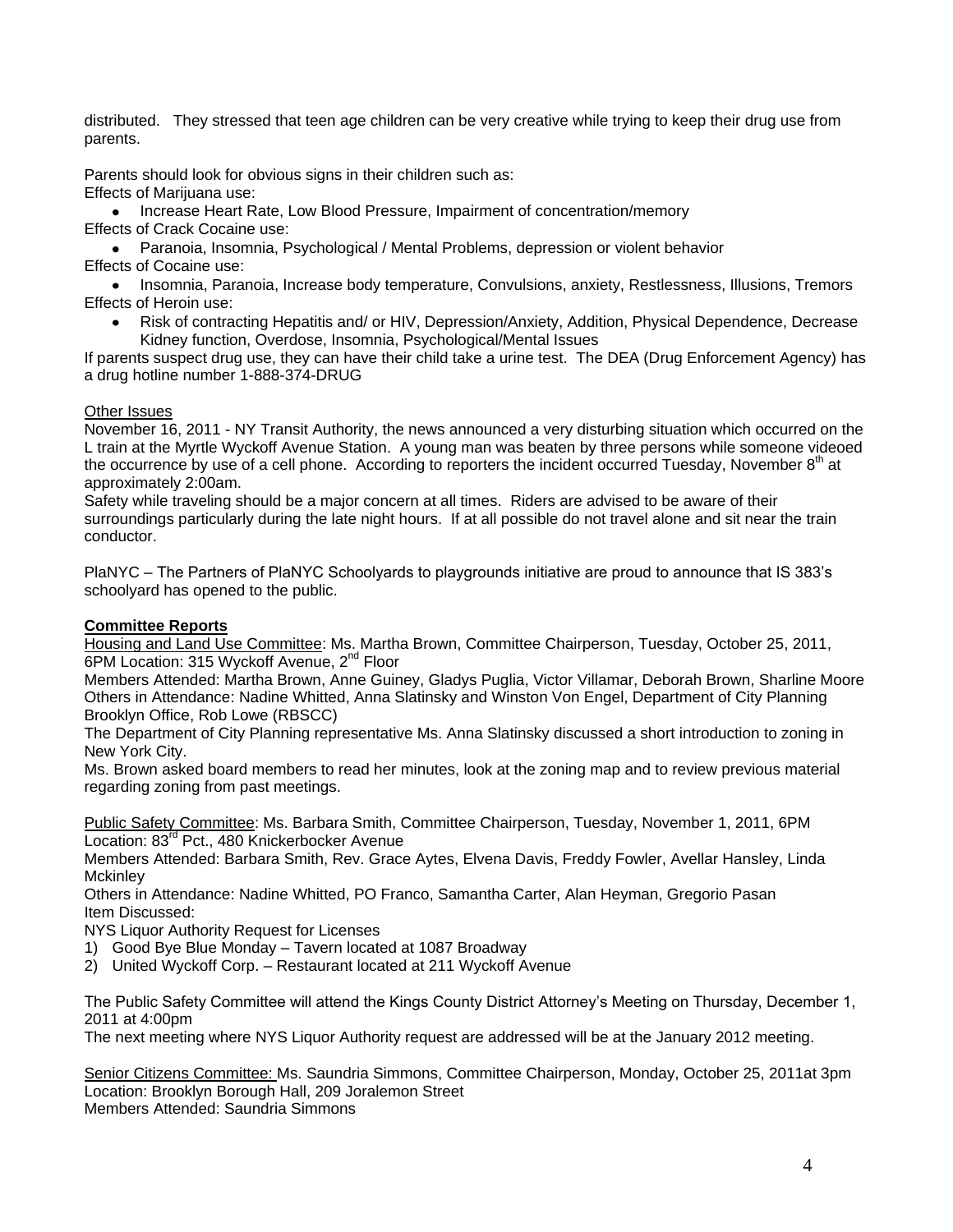Others in Attendance: Nadine Whitted, Assemblyman Lopez, other District Mangers, Many Community Based Organizations, NYC Council Member Steve Levin, and many other NYC Council Members and/or their Staff Item Discussed:

The SCRIE (Senior Citizen Rent Increase Exemption) Program

Senior citizen tenants under rent control or rent stabilization may be entitled to an exemption from future rent increases under the Senior Citizens Rent Increase Exemption Program. When a landlord raises the rent, tenants with SCRIE do not have to pay the increased rate. Instead of the increased rent, the landlord is eligible for an equivalent credit on his or her property taxes.

Tenant Eligibility Requirements:

- You must be age 62 or order  $\bullet$
- You must be the head of the household (the person whose name is on the lease, or who is the "tenant  $\bullet$ of record", or who is the older spouse of that person).
- You must live in either a rent controlled or rent stabilized apartment, or a rent regulated hotel unit.  $\bullet$
- Your apartment or hotel unit must be your actual residence.
- Your total household income for the previous tax year can not exceed \$29,000. This refers to your household income after taxes-also known as your "aggregate disposable income."
- Income must be disclosed for all individuals living in the apartment.  $\bullet$
- Your monthly rent must be more than one-third of your monthly household income.

Ms. Simmons, Chairperson of the Senior Citizens Committee would like to create a campaign to inform the general community that the SCRIE program is in existence by establishing an "Afternoon Seniors Day", in which applications will be available at the Community Board #4's office. The applicants will be allowed to fill/file applications on this day.

Volunteers for this effort will be trained before hand and some will have the ability of speaking another language such as Spanish and Chinese.

Quoting from a November 2, 2011 letter received from Assemblyman Vito J. Lopez, Ms. Whitted stated that there are some problems with the program. The restructuring of the SCRIE program from the Department of Aging to the Department of Finance has created many difficulties for seniors reapplying for SCRIE. Several thousand seniors have yet to be recertified within the program and are in danger of being evicted. Even more problematical is the lack of services for walk-ins and limited resources for seniors who do not speak English. This present system discourages seniors from receiving the benefits they need, it adds to the problems society faces today such as homelessness, unemployment and threatens stability within communities.

In an effort to bring more awareness on this matter and to have further dialogue on the issues seniors are facing in regards to the administration of the SCRIE program, Assemblyman Vito Lopez as the Chair of the Housing Committee in collaboration with the Chair of the NYS Assembly Committee on Aging, Assemblywoman Joan Millman will sponsor a hearing on Tuesday, November 22, 2011, 11:30am at 250 Broadway, New York, New York.

The Senior Citizens Committee Chairperson will have more information regarding the SCRIE program in the upcoming months.

Ms. Dent asked everyone to contact their Elected Officials and ask them to pass this bill. She stated that we must keep in mind that our seniors have paved the way for many and this is a time when they need the help and support. The Elected Officials will support the bill if the community let them know how important this bill is to them.

#### **Recommendations:**

Livery Bill: Assembly # 8496, State Senate #5825

Motion was made to give Mr. Johnny Moreira a letter of support in regards to the Livery Bill. The motion was made by Mr. Robert Camacho and second by Mr. Cyril Joseph with the exception that the board receives a copy of the letter from Albany stating the Livery Bill State and Assembly numbers. Recommendation moved. All Board Members present were in favor.

The District Manager will furnish the Community Board with a copy of the letter that will be submitted to Ridgewood Car Service.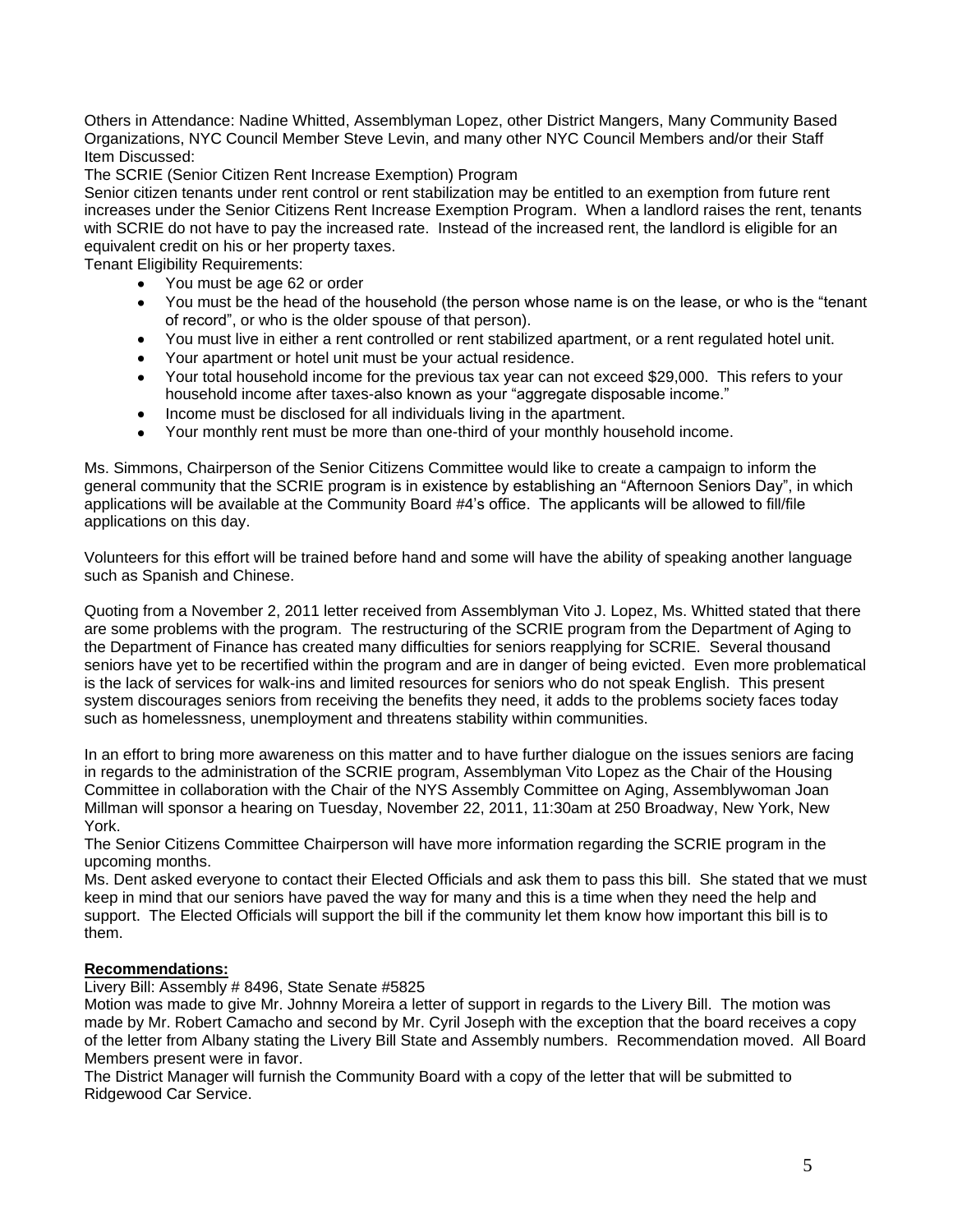### **New Business:**

Saundria Simmons: Organic vegetables vendor located on Broadway and Halsey Street. The vendor is there once a month, however starting May 2012 the vendor will be there every weekend.

### **Announcements:**

Judy Kamilhor – Brooklyn Public Library now has new laptop computers available at the following locations for customer use: Washington Irving, Saratoga, Macon, Dekalb, Marcy, Bushwick, Brownsville and Stone Avenue Branches. In addition, customers at these locations can benefit from Computer classes: Job-readiness workshops, one-on-one job readiness sessions and staff on hand to provide assistance and answer questions. Adult patrons must have a valid library card and government issued photo I.D. Young adult patrons must have a valid library card and school I.D. Printing is available from these laptops; computers are for use in the library only. For more information, visit the BPL online at [www.brooklynpubliclibrary.org](http://www.brooklynpubliclibrary.org/) or call 718-230-2100

Abby Bello, representing Councilman Erik M. Dilan: Announced that he will send the District Manager information on home foreclosures on November 17, 2011.

Yamilka Mena Representing Councilmember Diana Reyna: Speaker Christine C. Quinn and Councilwoman Diana Reyna hosting a Free! Self Defense Training Class on November 29, 2011, 6pm-8pm at the Bushwick United Methodist Church located at 1139 Bushwick Avenue between Madison Street & Putnam Avenue. There have been a number of sexual assaults over the past several; months through our neighborhoods in Brooklyn. Learn Techniques to defend yourself. For more information call 718-963-3141

Citizens Committee for New York City – New Yorkers for Better Neighborhoods: Grants for Community Improvement Projects Application deadline is January 31, 2012. Grants will be awarded of \$500 to \$3,000 to volunteer-led groups to work on community improvement projects addressing a range of issues that they identify as important to them. For more information contact: [www.citizensnyc.org/grants or call 212-822-9580/9568](http://www.citizensnyc.org/grants%20or%20call%20212-822-9580/9568)

Italia Guerrero, Borough President Marty Markowitz: Brooklyn Borough President Marty Markowitz presents "The Brooklyn Parent Help Guide to Public Education New York City". The purpose of this guide is to provide instant access to both websites and phone numbers at the Department of Education that will help you find your way to the services you need. Information such as enrollment, how to transfer, how to find your zone school or if you need to speak to someone about the many choices of programs available for your child and much more can be found in this little green and white booklet. The information is for Preschool to High School. For the electronic version of the Brooklyn Parent Help Guild booklet please go to the BP website at [www.brooklyn-usa.org.](http://www.brooklyn-usa.org/)

Amy Blumsack, ¾ Housing Organizing Project: A Tenant Union for residences that live or use to live in ¾ housing. This organization does not represent the owners of the 34 houses, but represents their tenants that live there or use to live there. For more information contact: [amy@neighborstogether.org](mailto:amy@neighborstogether.org) or 718-498-7256

Jonathan Plaza, Wyckoff Heights Hospital Medical Center (Prevention Services): You are cordially invited to World AIDS Day 2011, Thursday, December 1<sup>st</sup>. Please join to reflect & show our Enduring Commitment to "Getting to Zero".

- Zero New HIV infections
- **Zero Discrimination**
- Zero AIDS-related deaths

Complimentary dinner & refreshments will be served starting at 5:30pm. The program event will start promptly at 6:00pm. Please RSVP by November 25, 2011 by calling 718-963-7312/7130

Sgt. Tony Caggiano, NYPD Community Affairs Brooklyn Outreach Unit, One Police Plaza, 718-368-6507 They have 2 officers:

1) Whitman Ingersoll House that covers Brooklyn North

2) Kingsborough Community College that covers Brooklyn South.

The Community Affairs Brooklyn Outreach Unit is a little different than the Precincts Community Affairs Officers; they are like the parent of the Community Affairs Units. The 83<sup>rd</sup> Precinct's Community Affairs Unit reports to both their Commanding Officer and to his Commanding Officer.